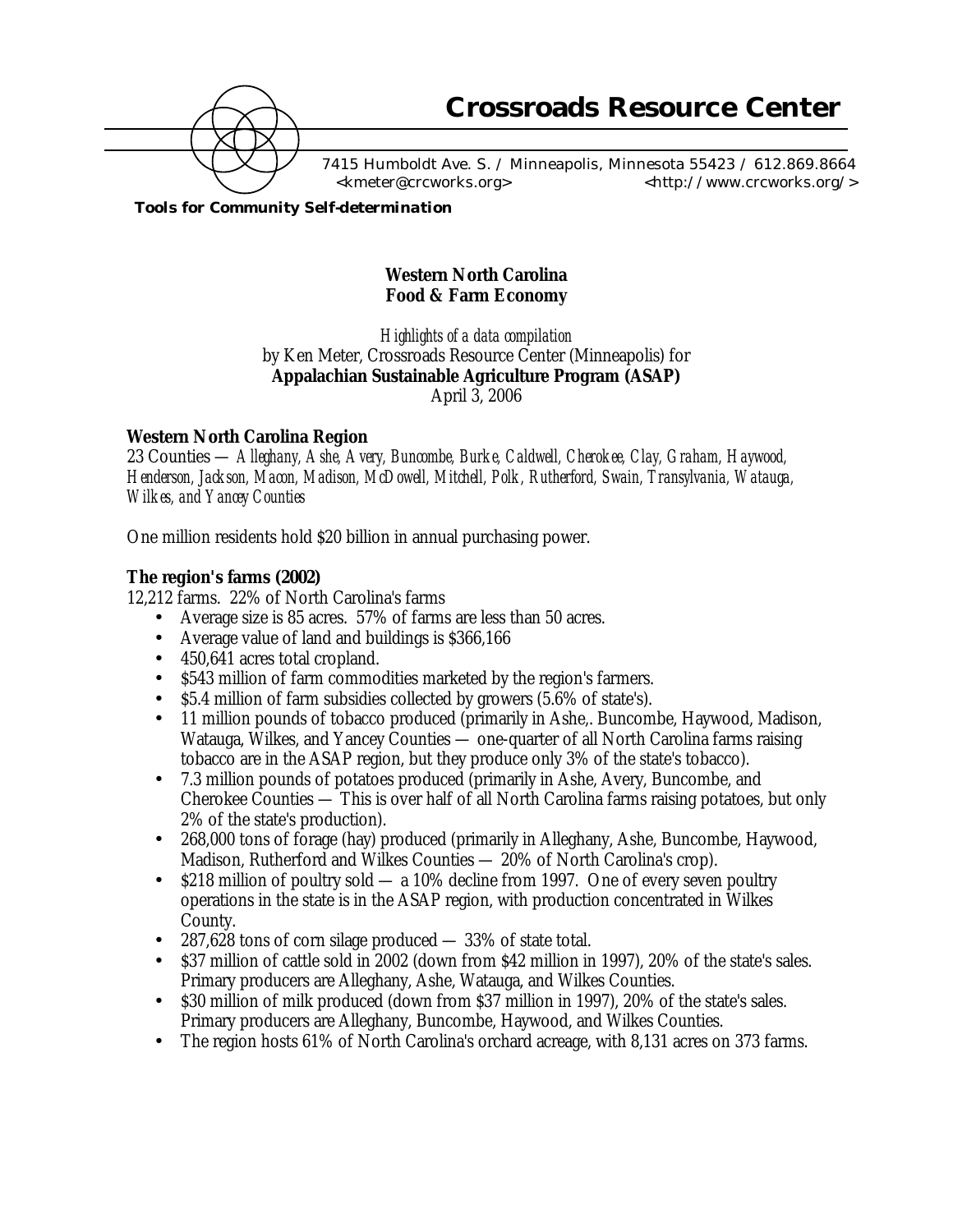- One of every five of the state's farms raising vegetables is located in the ASAP region, with 495 farms. However, these farms hold only 11% of North Carolina's vegetable acreage (7,284 acres).
- The 101 farms in ASAP's region that sell organic foods are 25% of the state's organic producers, selling \$425,000 of organic products — 8% of the state's total. Primary organic producers are Ashe, Buncombe, Madison, Rutherford, and Wilkes Counties.
- 740 farms sold \$3.1 million of food directly to consumers in 2002 a 20% increase over 1997. This is one-quarter of all North Carolina farms selling direct. Primary direct sellers are Ashe, Buncombe, Henderson, and Wilkes Counties. Direct sales account for only 0.6% of all commodity sales in the region.

ASAP region's farmers produce \$945 million of food commodities per year (14-year average 1990- 2003), spending \$595 million to raise them, for an average gain of \$351 million for crop and livestock production each year, and a total gain of \$5 billion over those years. Still, 52 % of the region's farms reported net losses in 2002.

Farmers earn another \$146 million per year of farm-related income — primarily custom work, rental income and sale of forest products or Christmas trees.

## **The region's consumers:**

The region's consumers spend \$2.1 billion buying food each year, primarily from outside the region. Only \$3.1 million of food products (0.6%) are sold by farmers directly to consumers.

## **Farm and food economy summary:**

Farmers gain \$351 million each year producing food commodities, yet spend \$200 million buying outside inputs, while the region's consumers spend at least \$1.5 billion buying food from outside. While production of agricultural commodities produces a surplus to the region, consumers buy little of this food. Moreover, consumer expenditures for food essentially leave the community. This is a total loss to the region of \$1.3 billion of potential wealth *each year*. This loss amounts to 4 times the value of all food commodities raised in the region.

## **ASAP region: markets for food**

|                                     | millions |
|-------------------------------------|----------|
| Meats, poultry, fish, and eggs      | S 347    |
| Fruits & vegetables                 | 205      |
| Cereals and bakery products         | 135      |
| Dairy products                      | 175      |
| "Other," incl. sweets, fats, & oils | 414      |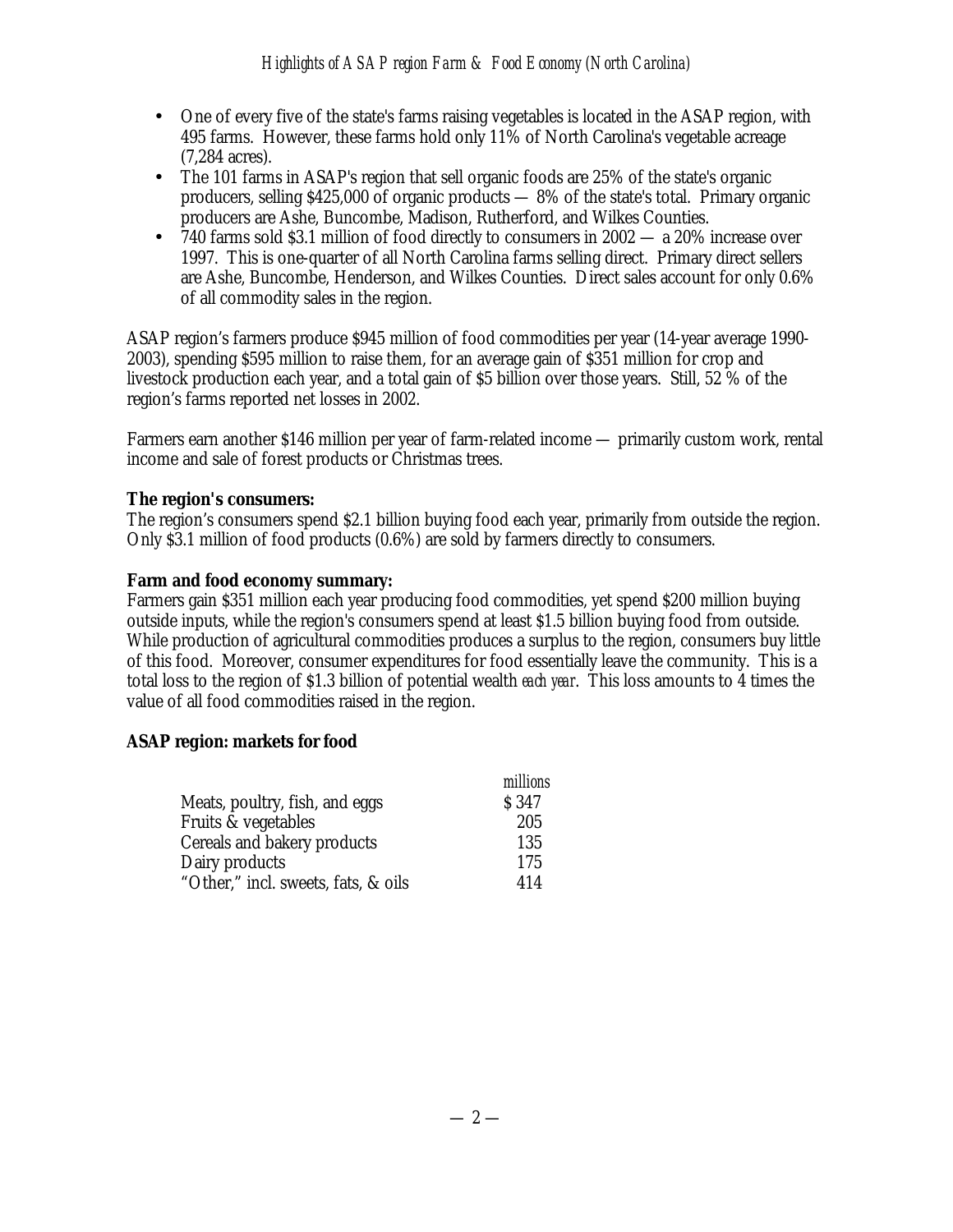## **North Carolina Highlights (2002 Agriculture Census)**

#### **North Carolina ranking among U.S. producers:**

| Caronna ranning among C.s. productis.  |               |
|----------------------------------------|---------------|
|                                        | 2002 sales    |
| Number 1 in tobacco production         | \$630 million |
| Number 2 in hog & pig production       | \$2.2 billion |
| Number 2 in Christmas tree production  | \$57 million  |
| Number 3 in poultry and egg production | \$2.3 billion |
| Number 6 in cotton production          | \$112 million |
|                                        |               |

**Government payments received by farmers:** \$97.7 million in 2002 (86% increase over 1997).

## **Individual County rankings and highlights (2002 Agriculture Census):**

## **Counties with largest rise in government payments:**

|              | Pct rise | 1997    | 2002      |
|--------------|----------|---------|-----------|
| Henderson    | 1,628 %  | 134,000 | 2,315,000 |
| Alleghany    | 497 %    | 70,000  | 418,000   |
| McDowell     | 519 %    | 27,000  | 167,000   |
| Transylvania | 333 %    | 12,000  | 52,000    |
| Haywood      | 237 %    | 87,000  | 293,000   |
| Polk         | 180 %    | 55,000  | 154,000   |

## **Counties with largest inrease in market income from commodity sales:**

|              | Pct gain | 1997       | 2002       |
|--------------|----------|------------|------------|
| McDowell     | 65 %     | 48,700,000 | 80,700,000 |
| Transylvania | 57 %     | 10,600,000 | 16,600,000 |
| Avery        | 55 %     | 18,000,000 | 28,000,000 |
| Rutherford   | 50 %     | 6,100,000  | 9,200,000  |
| Graham       | 39 %     | 1,300,000  | 1,800,000  |
| Henderson    | 29 %     | 47,000,000 | 61,000,000 |
| Polk         | 27 %     | 3,600,000  | 4,500,000  |
| Jackson      | 26 %     | 6,400,000  | 8,100,000  |

## **Counties with largest declines in market income from commodity sales:**

|                 | Pct drop | 1997       | 2002       |
|-----------------|----------|------------|------------|
| Clay            | $-71%$   | 4,600,000  | 1,300,000  |
| Swain           | $-55\%$  | 2,500,000  | 1,140,000  |
| <b>Buncombe</b> | $-38%$   | 35,000,000 | 22,000,000 |
| Caldwell        | $-35\%$  | 24,000,000 | 16,000,000 |
| Haywood         | $-18%$   | 15,000,000 | 12,000,000 |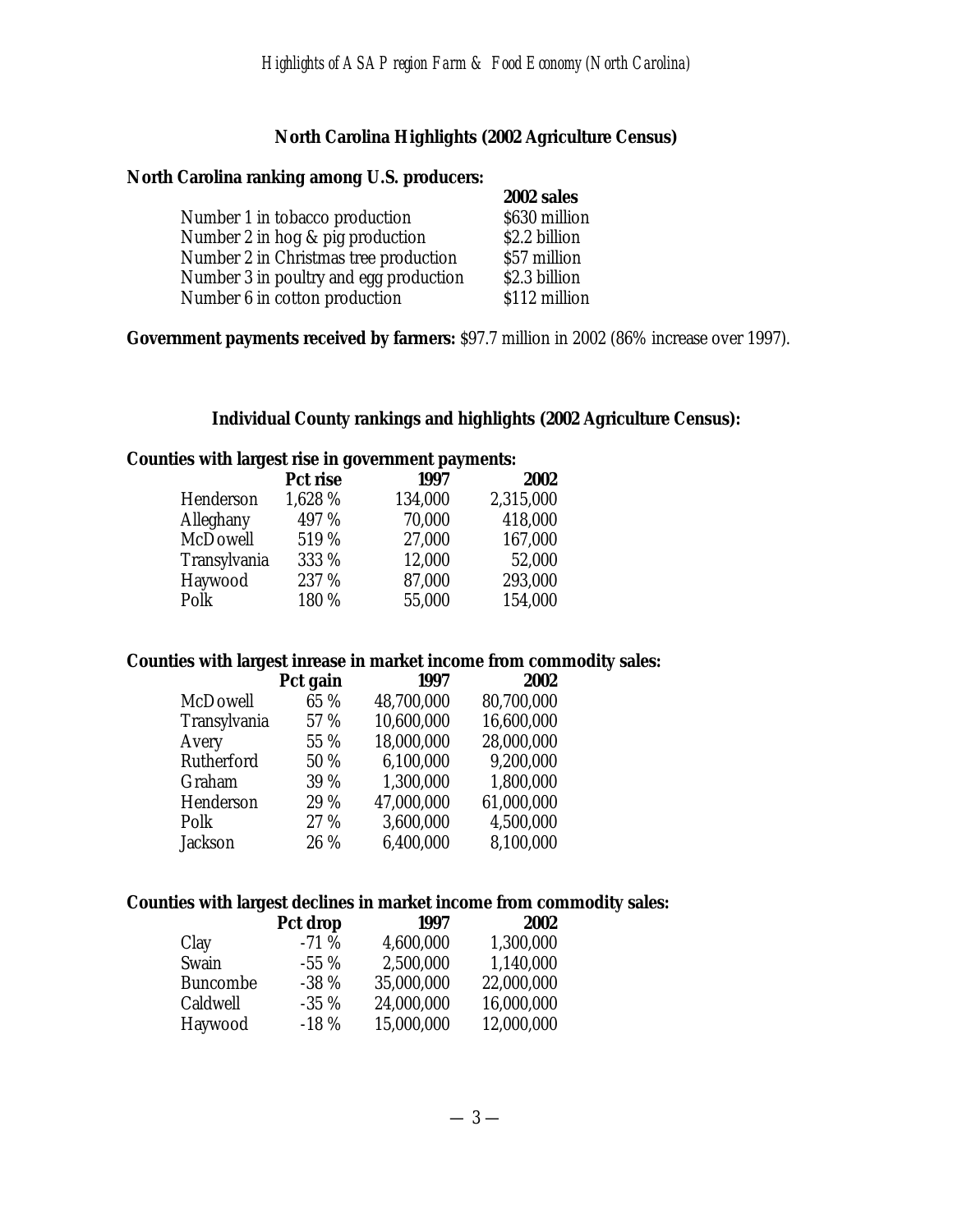## **County rankings:**

| Sales:   |                              |                  |                  |                   |
|----------|------------------------------|------------------|------------------|-------------------|
|          | <b>Poultry &amp; Eggs</b>    | Rank (NC)        | Rank (US)        | 2002 sales        |
|          | <b>Wilkes</b>                | 2                | 12               | 192,000,000       |
|          | <b>Christmas Trees</b>       | Rank (NC)        | Rank (US)        | 2002 sales        |
|          | Avery                        | 1                | 3                | 18,000,000        |
|          | Ashe                         | $\overline{c}$   | $\overline{4}$   | 16,900,000        |
|          | Alleghany                    | 3                | 8                | 8,800,000         |
|          | Jackson                      | $\overline{4}$   | 12               | 5,200,000         |
|          | Watauga                      | $\overline{5}$   | 28               | 2,200,000         |
|          | Mitchell                     | $\boldsymbol{6}$ | 34               | 1,700,000         |
|          | <b>Burke</b>                 | $\rm 7$          | 57               | 907,000           |
|          | Macon                        | 8<br>9           | 97               | 551,000           |
|          | Madison                      |                  |                  | 473,000           |
|          | <b>Nursery Crops</b>         | Rank (NC)        | <b>Rank (US)</b> | 2002 sales        |
|          | <b>Burke</b>                 | 6                |                  | 15,000,000        |
|          | McDowell                     | 7                |                  | 15,000,000        |
|          | <b>Dairy</b>                 | Rank (NC)        | Rank (US)        | 2002 sales        |
|          | Alleghany                    | 3                |                  | 8,400,000         |
|          | <b>Cattle &amp; Calves</b>   | Rank (NC)        | Rank (US)        | 2002 sales        |
|          | <b>Wilkes</b>                | 4                |                  | 6,000,000         |
|          | Ashe                         | 8                |                  | 5,000,000         |
|          | <b>Tobacco</b>               | Rank (NC)        | <b>Rank (US)</b> | 2002 sales        |
|          | Madison                      | 39               | 100              | 4,900,000         |
|          | <b>Acquaculture</b>          | Rank (NC)        | Rank (US)        | 2002 sales        |
|          | Transylvania                 | $\boldsymbol{2}$ |                  | 3,400,000         |
|          | Graham                       | $\overline{6}$   |                  | 1,000,000         |
|          | <b>Fruits</b>                | Rank (NC)        | Rank (US)        | 2002 sales        |
|          | <b>Wilkes</b>                | 8                |                  | 840,000           |
|          | Polk                         | 9                |                  | 755,000           |
|          | <b>Sheep &amp; Goats</b>     | Rank (NC)        | Rank (US)        | 2002 sales        |
|          | Madison                      | 5                |                  | 119,000           |
|          | Haywood                      | 7                |                  | 99,000            |
|          | Buncombe                     | 8                |                  | 85,000            |
| Numbers: |                              |                  |                  |                   |
|          | Chickens, broilers Rank (NC) |                  | Rank (US)        | <b>2002 count</b> |
|          | Wilkes                       | I                |                  | 17,600,000        |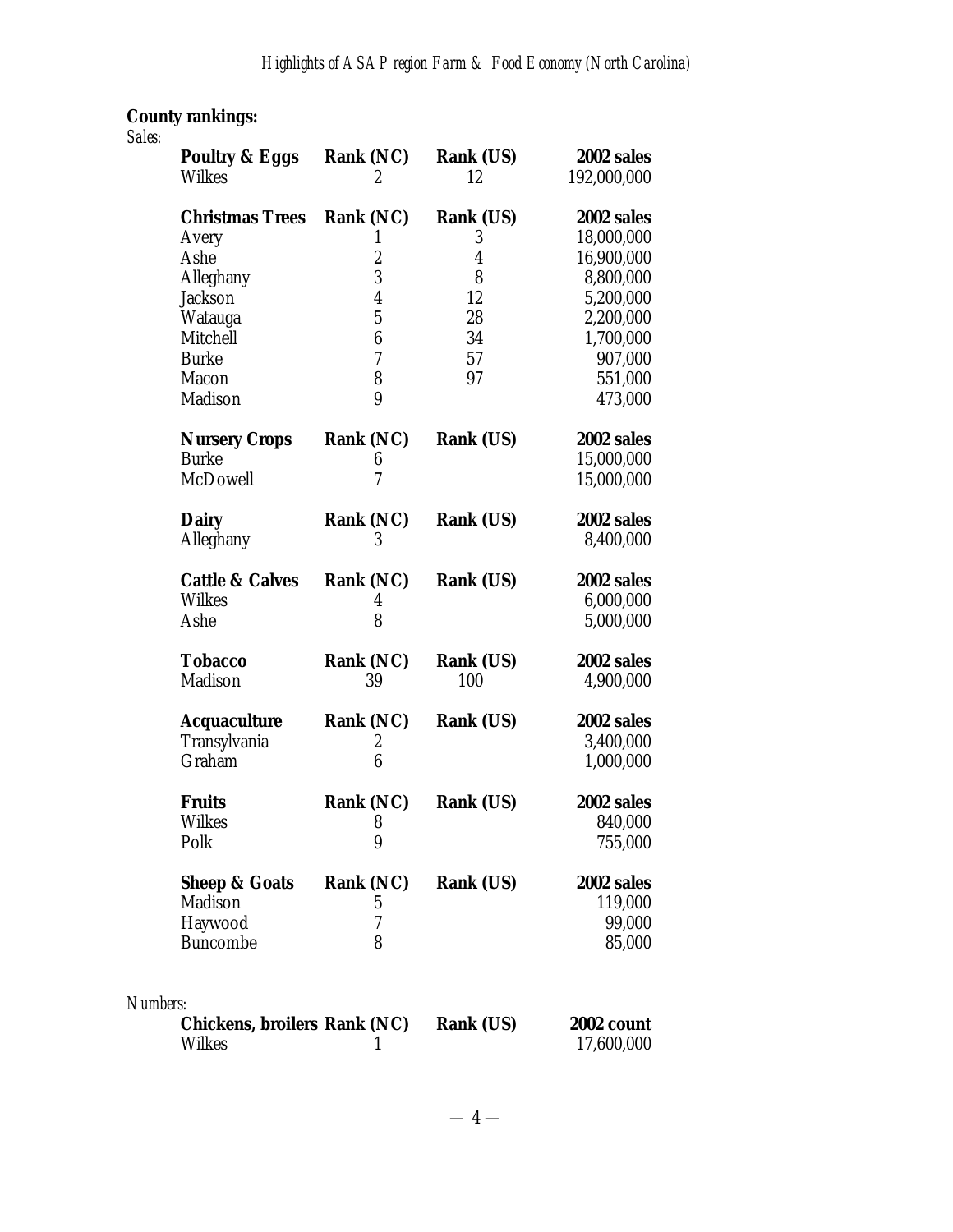|        | <b>Chickens, layers</b><br>Cherokee<br><b>Wilkes</b>      | Rank (NC)<br>5<br>8                                                   | Rank (US)              | 2002 count<br>not disclosed<br>530,583            |
|--------|-----------------------------------------------------------|-----------------------------------------------------------------------|------------------------|---------------------------------------------------|
|        | Sheep & Lambs<br>Madison<br>Rutherford<br>Ashe<br>Haywood | Rank (NC)<br>1<br>$\overline{c}$<br>$\overline{5}$<br>$6\phantom{1}6$ | <b>Rank (US)</b>       | <b>2002 count</b><br>1,196<br>1,188<br>964<br>936 |
|        | <b>Bee colonies</b><br>Macon                              | Rank (NC)<br>9                                                        | Rank (US)              | <b>2002 count</b><br>462                          |
| Acres: | <b>Apples</b><br>Henderson<br>Polk<br><b>Wilkes</b>       | Rank (NC)<br>1<br>$\overline{c}$<br>3                                 | <b>Rank (US)</b><br>14 | 2002 acres<br>6,618<br>343<br>306                 |
|        | <b>All berries</b><br>Jackson                             | Rank (NC)<br>6                                                        | Rank (US)              | 2002 acres<br>not disclosed                       |
|        | <b>All Vegetables</b><br>Henderson                        | Rank (NC)<br>5                                                        | Rank (US)              | 2002 acres<br>4,485                               |
|        | <b>Snap Beans</b><br>Henderson                            | Rank (NC)<br>2                                                        | <b>Rank (US)</b><br>22 | 2002 acres<br>2,959                               |
|        | <b>Sweet Corn</b><br>Buncombe                             | Rank (NC)<br>4                                                        | <b>Rank (US)</b>       | 2002 acres<br>200                                 |
|        | <b>Collard greens</b><br>Cherokee                         | Rank (NC)<br>4                                                        | Rank (US)              | 2002 acres<br>not disclosed                       |
|        | Dry herbs<br>Transylvania                                 | Rank (NC)<br>2                                                        | Rank (US)              | 2002 acres<br>not disclosed                       |
|        | Forage<br><b>Wilkes</b>                                   | Rank (NC)<br>3                                                        | Rank (US)              | 2002 acres<br>23,167                              |
|        | Corn silage<br><b>Wilkes</b><br>Henderson                 | Rank (NC)<br>2<br>7                                                   | Rank (US)              | 2002 acres<br>5,751<br>2,822                      |
|        | <b>Sod harvested</b><br>Transylvania                      | Rank (NC)<br>6                                                        | Rank (US)              | 2002 acres<br>not disclosed                       |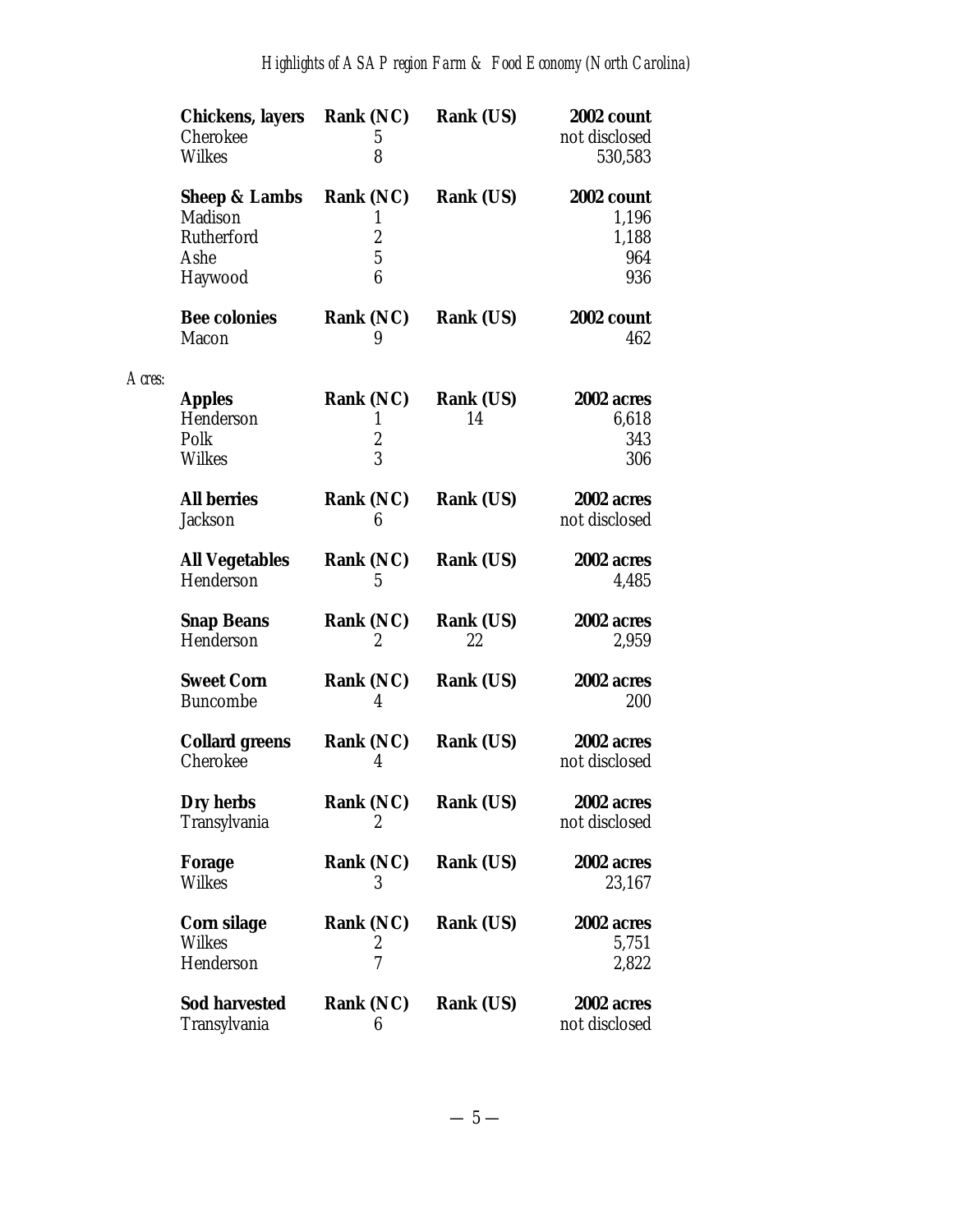# **Estimated annual consumption of fruits in ASAP region (USDA)**

|                        | million pounds |
|------------------------|----------------|
| Apples                 | 43.4           |
| <b>Apricots</b>        | 0.9            |
| <b>Avocados</b>        | 2.5            |
| Bananas                | 26.8           |
| <b>Blackberries</b>    | 0.1            |
| <b>Blueberries</b>     | 0.3            |
| Cantaloupe             | 11.1           |
| <b>Cherries</b>        | 1.7            |
| <b>Cranberries</b>     | 2.0            |
| <b>Dates</b>           | 0.2            |
| <b>Figs</b>            | 0.5            |
| <b>Grapes</b>          | 19.8           |
| <b>Grapefruit</b>      | 12.7           |
| <b>Honeydew melons</b> | 2.2            |
| Kiwi                   | 0.5            |
| Lemons                 | 8.8            |
| <b>Limes</b>           | 1.5            |
| <b>Mangoes</b>         | 2.0            |
| <b>Olives</b>          | 1.2            |
| <b>Oranges</b>         | 77.0           |
| Papayas                | 0.8            |
| <b>Peaches</b>         | 9.8            |
| <b>Pears</b>           | 5.5            |
| Pineapple              | 13.1           |
| <b>Plums</b>           | 3.2            |
| <b>Raspberries</b>     | 0.1            |
| <b>Strawberries</b>    | 6.1            |
| Tangerines             | 3.4            |
| Watermelons            | 13.9           |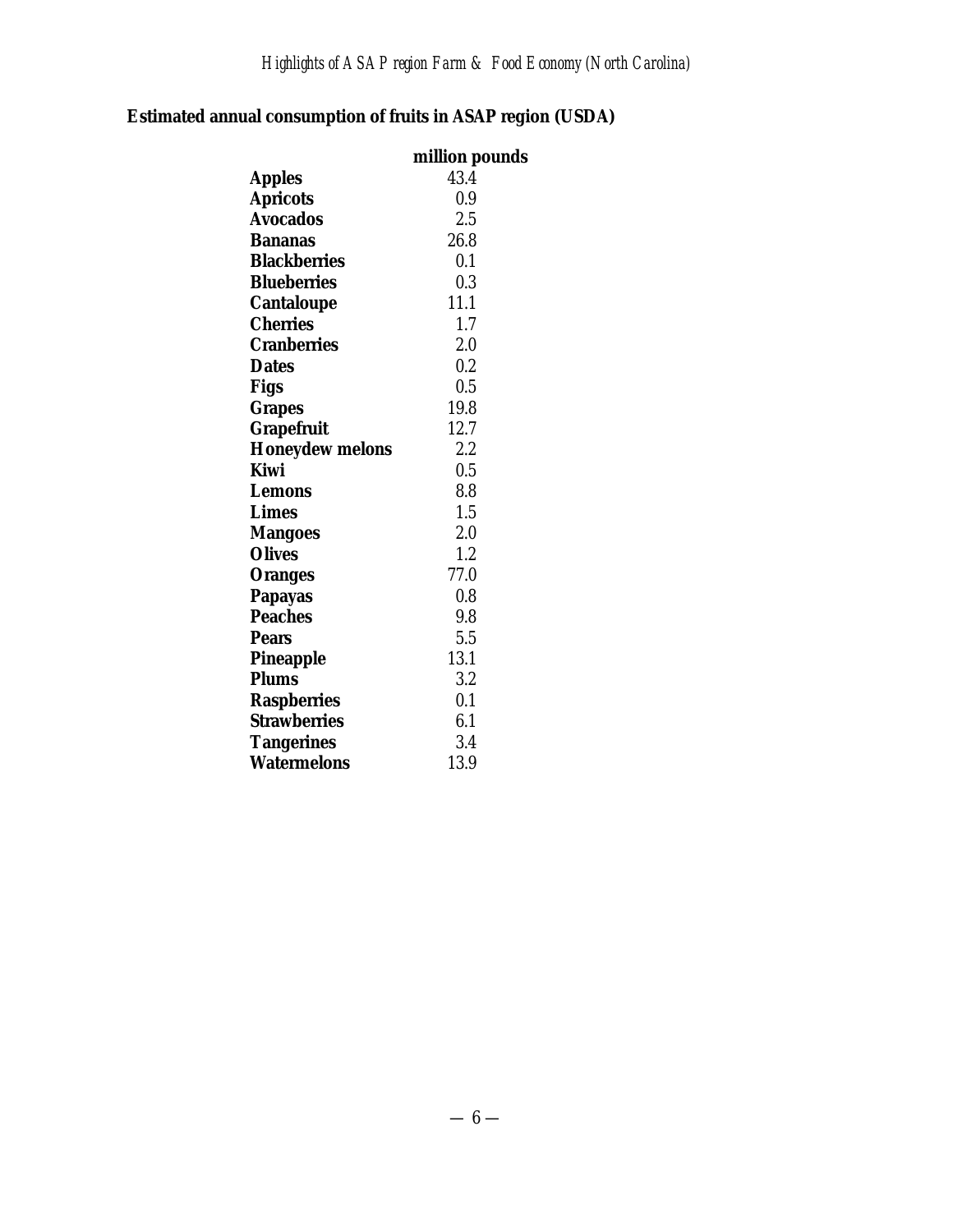## **Estimated annual consumption of vegetables in ASAP region (USDA)**

|                         | million pounds |
|-------------------------|----------------|
| <b>Artichokes</b>       | 0.96           |
| Asparagus               | 1.24           |
| Beans (Dry)             | 7.36           |
| Beans (Snap)            | 7.32           |
| Broccoli                | 7.14           |
| <b>Brussels Sprouts</b> | 0.23           |
| Cabbage                 | 9.63           |
| Carrots                 | 12.56          |
| Cauliflower             | 1.80           |
| Celery                  | 6.53           |
| Corn (Sweet)            | 26.21          |
| Cucumbers               | 11.53          |
| Eggplant                | 0.72           |
| Escarole & Endive       | 0.31           |
| Garlic                  | 2.50           |
| Lettuce (Head)          | 22.38          |
| Lettuce (Romaine)       | 8.28           |
| Mushrooms               | 4.26           |
| Onions                  | 19.76          |
| Peas (Green)            | 2.84           |
| Peas & Lentils          | 0.70           |
| Peppers (Bell)          | 6.96           |
| Peppers (Chile)         | 4.99           |
| Potatoes                | 135.00         |
| Radishes                | 0.47           |
| Spinach                 | 2.38           |
| <b>Sweet Potatoes</b>   | 3.69           |
| Tomatoes                | 87.43          |